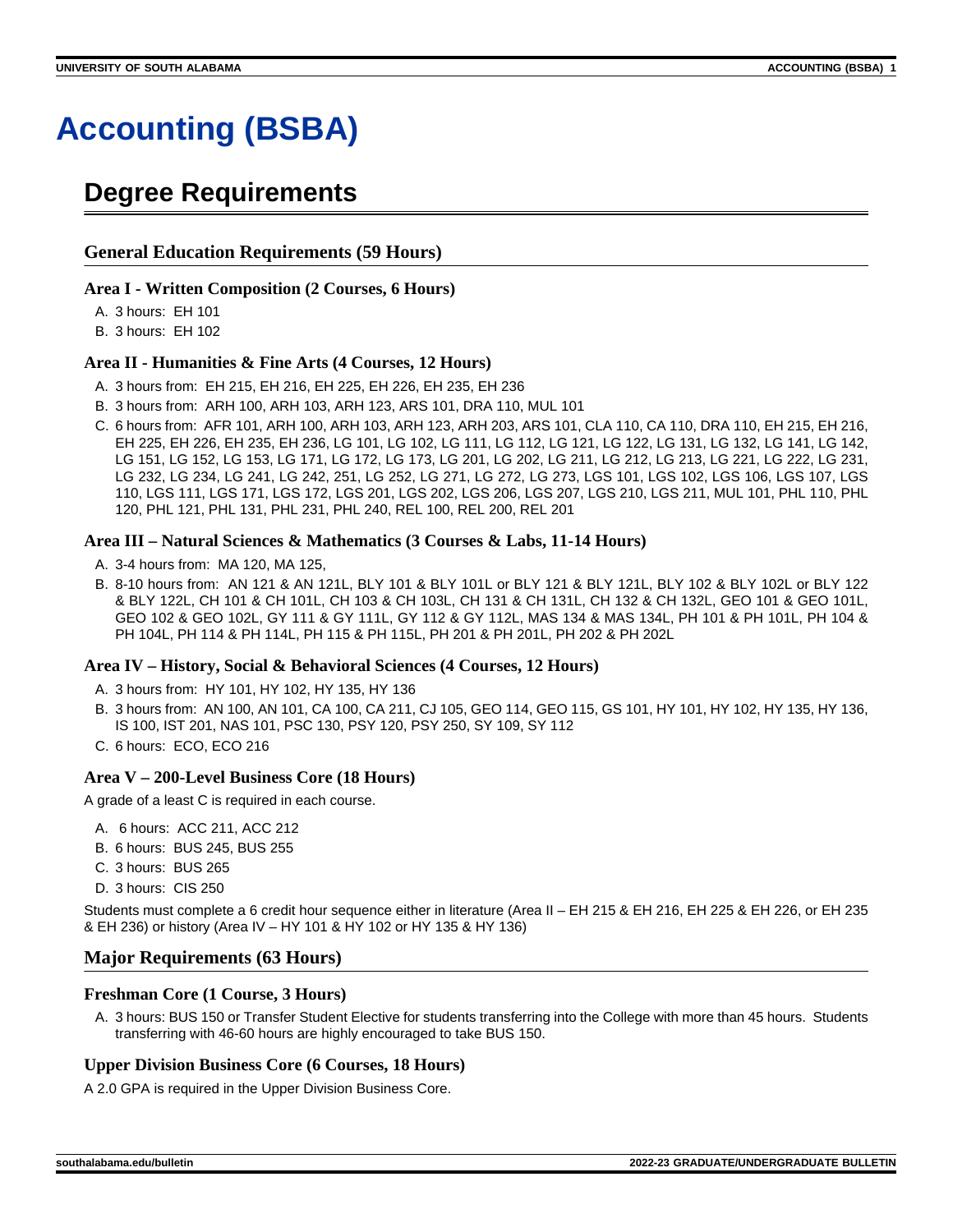- A. 3 hours: BUS 305, ECO 453
- B. 15 hours: FIN 315, MGT 300, MGT 305 (W), MGT 325, MKT 320

#### **Experiential Learning (2-4 Courses, 6 Hours)**

- A. 3 hours from: BUS 101, BUS 201, BUS 301, BUS 302
- B. 3 hours from: ACC 496, ECO 496, FIN 496, MGT 496, MKT 496

#### **Accounting Major Courses (9 Courses, 27 Hours)**

A 2.0 GPA is required for the Accounting Major Courses.

- A. 21 hours: ACC 331, ACC 341, ACC 371, ACC 372, ACC 381, ACC 416, ACC 451
- B. 6 hours from: ACC 350, ACC 432, ACC 452, ACC 461, ACC 410

#### **Business Electives (2 Courses, 6 Hours)**

A. 6 hours from: 300-400 electives from ACC, BUS, ECO, FIN, MGT, MKT

#### **Business Policy Capstone (2 Courses, 3 Hours)**

A. 3 hours: MGT 485 (W), MGT 486

#### **Minor Requirements (0 Hours)**

A minor is not required for this degree program

#### **Notes:**

\*Course substitutions are possible with approval of the student's advisor or the Dean.

\*\*Transfer credit for Accounting Major Courses will only be accepted from AACSB accredited institutions.

\*\*\* Only one internship may be counted towards a business degree. Internship courses may only be used to fulfill the Experiential Learning requirement and may not be used as business electives or to fulfill any other degree requirement.

### **Additional Information**

## **Graduation Plan**

## **Accounting (BSBA) : (122 Total Hours)**

#### **First Year - Fall Semester**

| <b>Course ID</b> | <b>Course Description</b>    | <b>Hours</b> |
|------------------|------------------------------|--------------|
| EH 101           | <b>English Composition I</b> | 3            |
| <b>BUS 150</b>   | Introduction to Business     | 3            |
| MA 120, MA 125   | Calculus                     | 3 or 4       |
| Fine Arts        | **Area II                    | 3            |
| History          | **Area IV                    | 3            |
| <b>BUS 101</b>   | Professional Experience I    |              |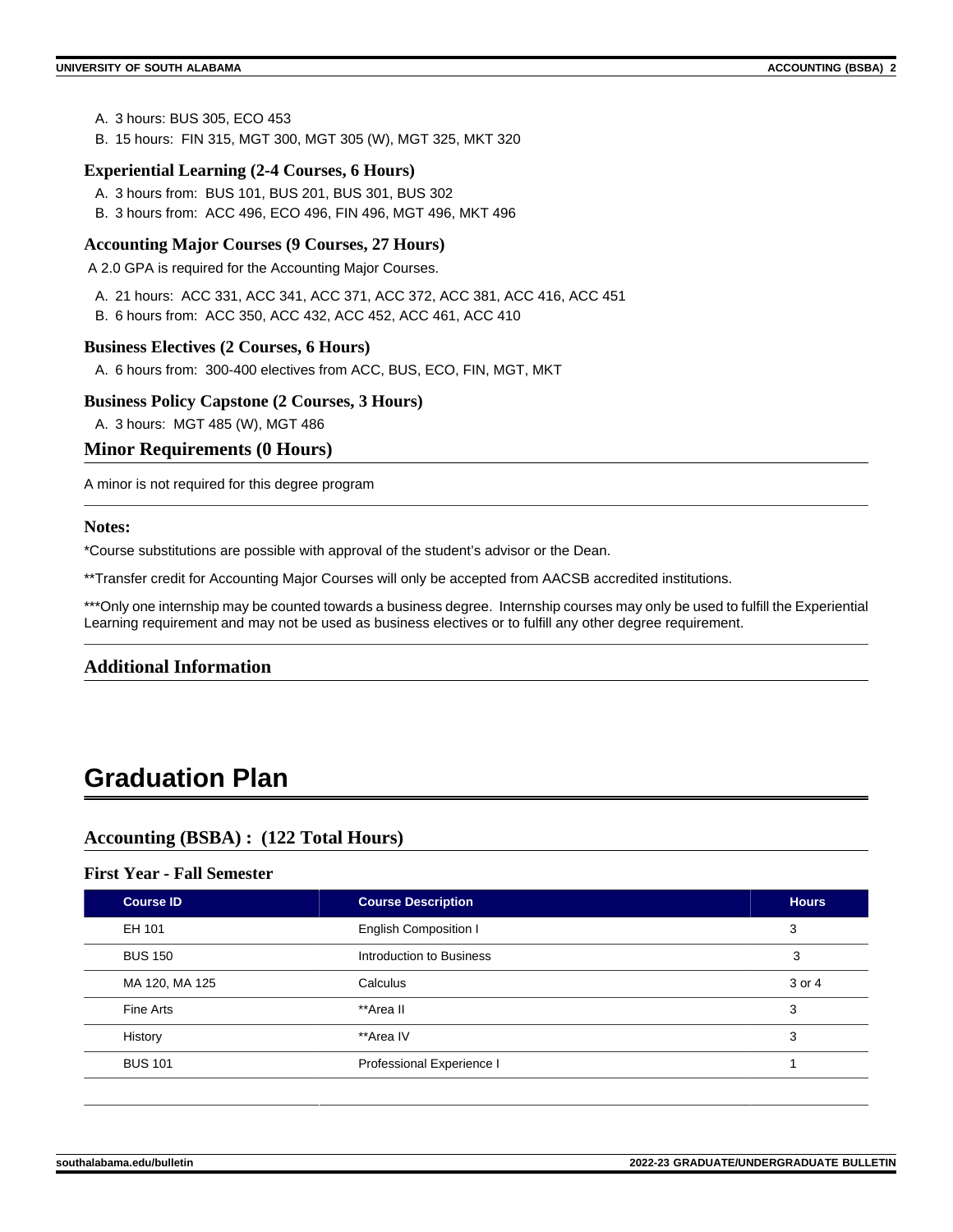| Total Hours | $16$ or |
|-------------|---------|
|             | 17      |

## **First Year - Spring Semester**

| <b>Course ID</b>       | <b>Course Description</b>             | <b>Hours</b> |
|------------------------|---------------------------------------|--------------|
| EH 102                 | <b>English Composition II</b>         | 3            |
| ECO 215                | Principles of Microeconomics          | 3            |
| <b>CIS 250</b>         | <b>Advanced Computer Applications</b> | 3            |
| Humanities or Fine Art | **Area II                             | 3            |
| Natural Science + Lab  | **Area III                            | 4            |
|                        |                                       |              |
|                        |                                       |              |
|                        | <b>Total Hours</b>                    | 16           |

## **Second Year - Fall Semester**

| <b>Course Description</b>                       | <b>Hours</b> |
|-------------------------------------------------|--------------|
| Principles of Accounting I/Financial Accounting | 3            |
| Data Analytics I                                | 3            |
| Principles of Macroeconomics                    | 3            |
| **Area II                                       | 3            |
| **Area III                                      | 4            |
|                                                 |              |
|                                                 |              |
|                                                 |              |
| <b>Total Hours</b>                              | 16           |
|                                                 |              |

## **Second Year - Spring Semester**

| Course ID      | <b>Course Description</b>                         | <b>Hours</b> |
|----------------|---------------------------------------------------|--------------|
| ACC 212        | Principles of Accounting II/Managerial Accounting | 3            |
| <b>BUS 255</b> | Data Analytics II                                 | 3            |
| <b>BUS 265</b> | Legal Environment of Business I                   | 3            |
| <b>BUS 201</b> | Professional Experience II                        |              |
| <b>MGT 300</b> | Principles of Management                          | 3            |
| Gen Ed         | **Area II or IV                                   | 3            |
|                |                                                   |              |
|                |                                                   |              |
|                | <b>Total Hours</b>                                | 16           |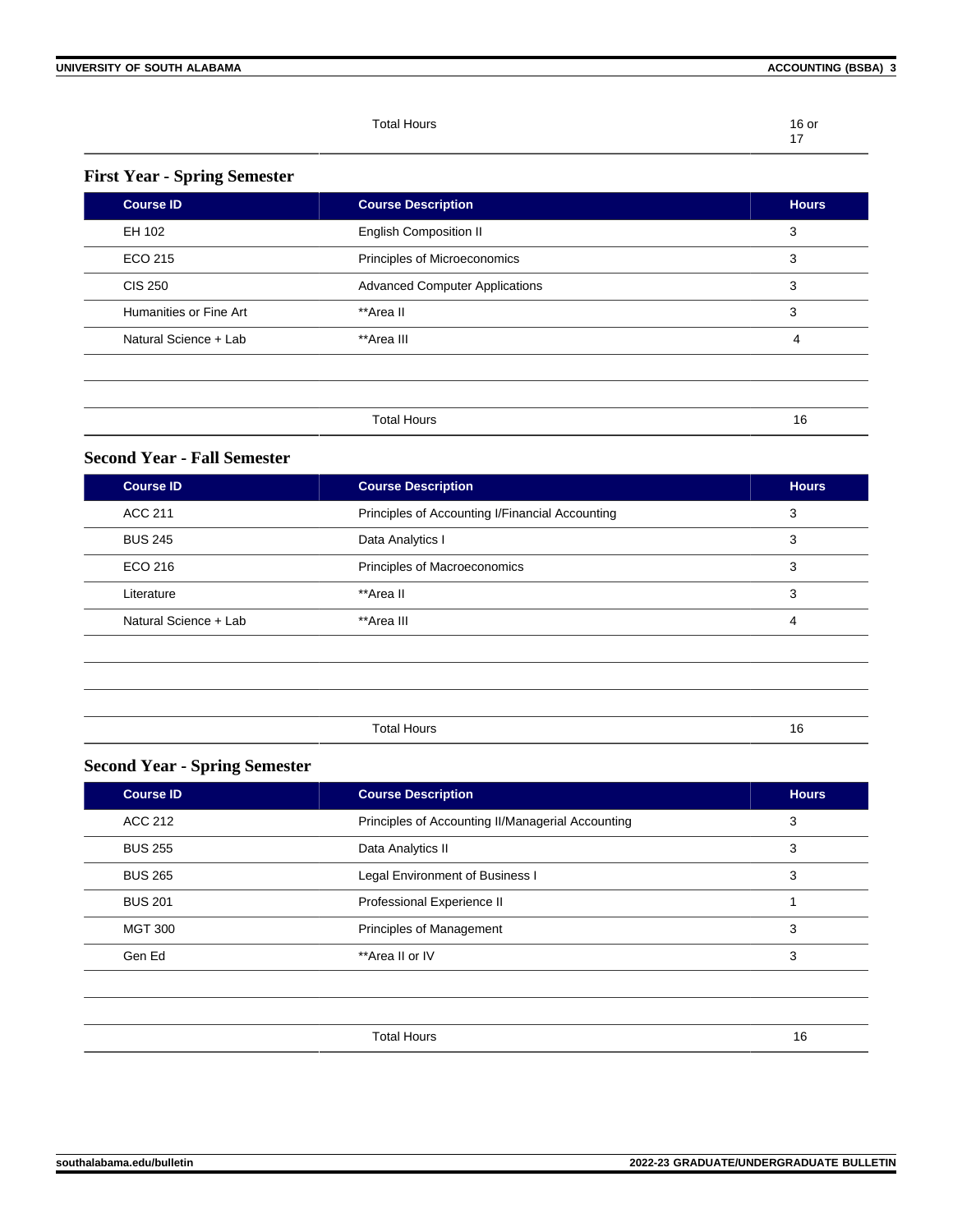## **Third Year - Fall Semester**

| <b>Course ID</b>                 | <b>Course Description</b>      | <b>Hours</b> |
|----------------------------------|--------------------------------|--------------|
| ACC 371                          | Intermediate Accounting I      | 3            |
| <b>ACC 381</b>                   | Cost Accounting                | 3            |
| <b>BUS 301</b>                   | Professional Experience III    |              |
| MKT 320                          | <b>Principles of Marketing</b> | 3            |
| <b>FIN 315</b>                   | <b>Business Finance</b>        | 3            |
| 2nd Literature or 2nd<br>History | ***Area II or IV               | 3            |
|                                  |                                |              |
|                                  | <b>Total Hours</b>             | 16           |

## **Third Year - Spring Semester**

| <b>Course ID</b>            | <b>Course Description</b>                                                                                        | <b>Hours</b> |
|-----------------------------|------------------------------------------------------------------------------------------------------------------|--------------|
| ACC 372                     | Intermediate Accounting II                                                                                       | 3            |
| <b>ACC 341</b>              | <b>Accounting Information Systems</b>                                                                            | 3            |
| ACC 331                     | Taxation of Individuals                                                                                          | 3            |
| <b>Business Elective #1</b> | Anything in MCOB at the 300 or 400 level not used to fulfill<br>another requirement (ACC 310 strongly suggested) | 3            |
| MGT 305 (W)                 | Organizational Communication                                                                                     | 3            |
|                             |                                                                                                                  |              |
|                             |                                                                                                                  |              |
|                             | <b>Total Hours</b>                                                                                               | 15           |

#### **Fourth Year - Fall Semester**

| <b>Course ID</b>                      | <b>Course Description</b>                                                                                      | <b>Hours</b> |
|---------------------------------------|----------------------------------------------------------------------------------------------------------------|--------------|
| ACC 451 (W)                           | Auditing                                                                                                       | 3            |
| <b>ACC Elective #1</b>                | ACC 432, ACC 461 or ACC 410                                                                                    | 3            |
| <b>MGT 325</b>                        | <b>Operations Management</b>                                                                                   | 3            |
| Business Elective #2 or<br>Internship | Anything in MCOB at the 300 or 400 level not used to fulfill<br>another requirement except internship courses. | 3            |
| BUS 305 or ECO 453                    | Data Analytics III or Econometrics                                                                             | 3            |
|                                       |                                                                                                                |              |
|                                       | Total Hours                                                                                                    | 15           |

## **Fourth Year - Spring Semester**

| <b>Course ID</b> | <b>Course Description</b>                    | <b>Hours</b> |
|------------------|----------------------------------------------|--------------|
| ACC 416          | Advanced and International Accounting        |              |
| ACC Elective #2  | ACC 432, ACC 461, or ACC 452                 |              |
| MGT 485          | <b>Business Policy in Global Environment</b> | ີ            |